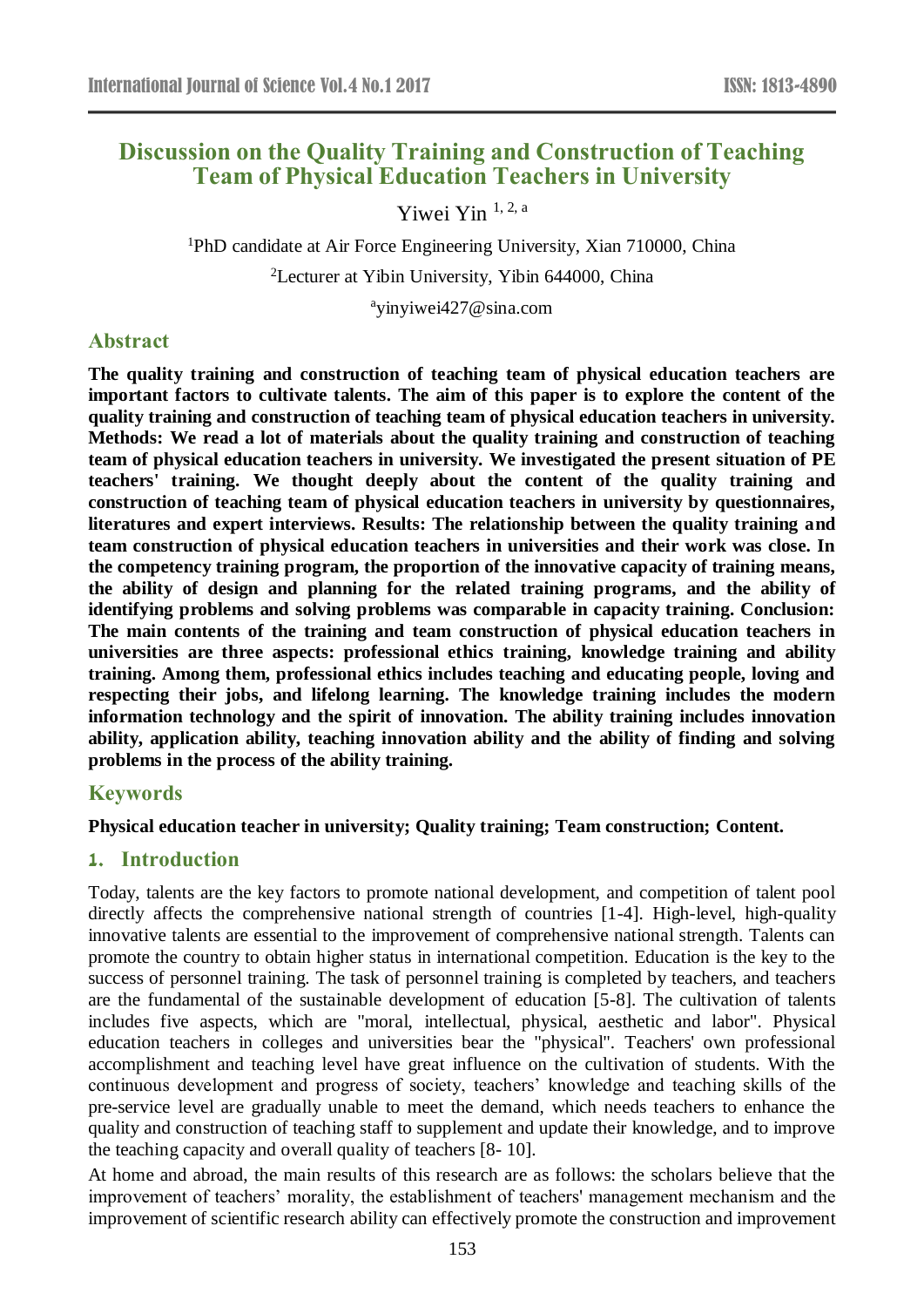of physical education teachers in universities. At present, the training of physical education teachers in universities includes specialist training, on-the-job degree, domestic visiting scholars, the pointed graduate students and teaching assistants training classes. The training time is determined by different forms of training. The training that the training time is longer than 1 year accounts for 54% of the various types of training, and the training that the training time is less than 90 days will account for 30% [12]. The main motives that the physical education teachers participate in the training include: to improve their teaching and research capacity, improve academic degrees and improve the competitiveness of individuals [13].

From the perspective of training teachers, we studied how the department of physical education teachers in colleges and universities can cultivate teachers and build the team so as to provide a reference for the construction and training of college physical education teachers. After reading a lot of materials about the cultivation of college physical education teachers' quality training and their team building, we investigated the current situation of physical education teachers' training. And then, we thought deeply about the content of the quality cultivation and construction of teaching team of physical education teachers in university by questionnaires, literature and expert interviews. With reference to the relevant policies and regulations, we accepted the recommendations and advice of experts to provide reference for the quality cultivation and construction of teaching team of physical education teachers in university.

#### **2. Objects and methods**

This study will take the physical education teachers team of the general university in XX City as the object of study. A total of 300 questionnaires were distributed to each of the 300 teachers.

According to the purpose and the problems of this research, we can find 46 materials and literature about pedagogy, psychology and statistics about the physical education teaching in network resource, school resource and library resource to know about the development condition and trend of the quality cultivation and construction of teaching team of physical education teachers in university [14-15].

Questionnaire survey (also known as questionnaire method). In order to obtain some information, the surveyor designed a series of questions and distributed to the respondents to consult the views of the respondents. Respondents responded to questions based on the actual situation. The survey questions are usually designed as the form of questions and answers. It was carried out by courier mail, face to face interview records or follow-up visit that maintains a period. We mastered the opinions and views of respondents through the statistics and analysis of answers to questions. The questionnaire survey method is also known as the form method. There are three key nodes in the questionnaire survey: the first is to make the questionnaire, the second is the choice of the survey object, and the last is the analysis of the survey results. A total of 300 questionnaires were sent out in this project, 270 of which were retrieved. After screening, 260 questionnaires were valid and the recovery rate was 90%. The efficiency of the questionnaire also reached the statistical standard.

Interview method: This method is mainly based on the purpose of research topics, research methods and questionnaires and other issues involved in the study area to visits and inquiries experts in the field, listen to experts' advice, and integrates, concludes and summarizes these views. In this study, the researchers visited 20 experts from different units and departments of physical education in XX cities. These experts are all associate professors and above titles, have a wealth of experience and class time.

Mathematical Statistics: The survey data needs to be analyzed statistically. In this study, SPSS16.0 statistical analysis software was used to analyze all the valid data.

#### **3. Results and analysis**

As can be seen from Figure 1: in terms of the relationship between the content of the quality training of the physical education teachers in universities in XX city and their corresponding work, the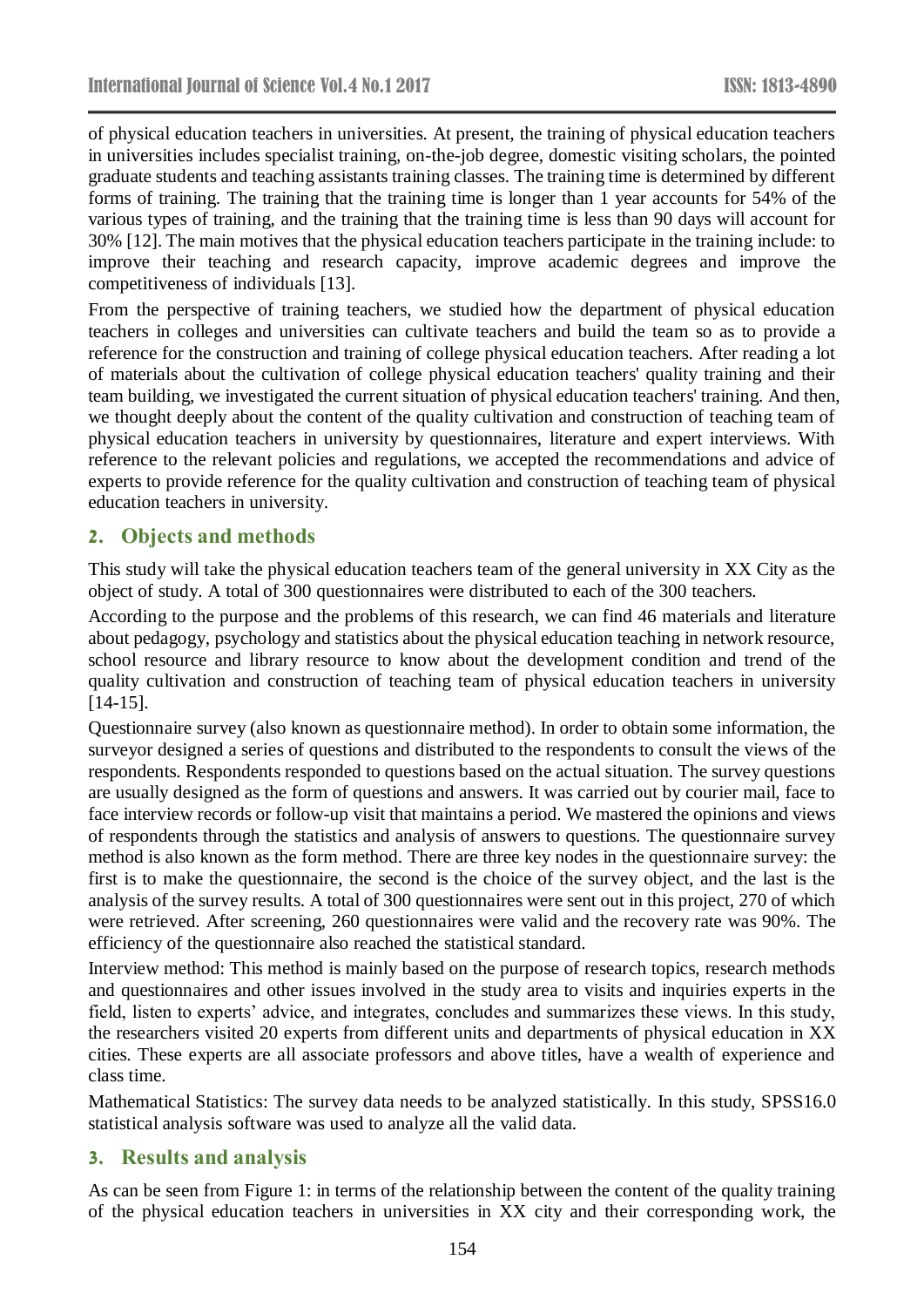relationship between the training and team building of current college physical education teachers and their work is closely related. After the survey, the people that think they are very close accounts for 16% of the total number of teachers surveyed, and the people that think they are relatively close accounts for 39% of the total number of teachers surveyed.

Specific analysis: generally speaking, the content of the quality training of the physical education teachers in universities can basically meet the needs of teachers, and it can help the physical education teachers to improve the professional knowledge and teaching ability. 43% of college physical education teachers believe that the relationship between the content of training and the actual needs is general, indicating that the degree of coincidence between the training content arranged by the relevant departments of colleges and universities and the actual needs of teachers is not high. In addition, there are a small number of teachers think that the close degree of relationship between the content of training and the actual demand is very low or even unrelated, indicating that this part of the college physical education teachers think that the training content completely linked to their actual needs, and that cannot have the right help to their work. Therefore, the relevant departments of colleges and universities should adjust, add or delete parts of the content of the training according to the actual needs of teachers so that college physical education teachers can quickly get the urgent need of knowledge. In order to achieve the above objectives, it need the related departments in universities to carry out frequent and close communication to the physical education teachers, to promote the development of the intermediate and above title of physical education teachers in the future.



Fig.1 Statistics of relationship between the training content and work of general college teacher From Figure 2, we can see that the requirements of the physical education teachers of the general colleges and universities in XX city according to their own situation include modern information technology, quality education, professional foundation, innovation ability, personality development, practical skills and moral concepts. Among the above, information technology, innovation ability and practical skills rank the top three in all the content with 58/52/51 of selected frequency. We can see that the college teachers attach importance to information technology, innovation and practical skills, and the personality development is also more concerned by the physical education teachers. The attention on quality education, moral concepts and professional attention is significantly lower, and the demand is not high.

Specific analysis: First of all, the improvement of information technology can effectively enhance the teaching and training level; Secondly, the spirit of innovation represents the urgent needs of a new generation of college physical education teachers for their own scientific research level. Thirdly, the teachers already had the quality of education, moral values and professional basis when they are in the stage of pre-service, and they already had the relevant knowledge and skills, and mastered good. From the above analysis, we can see that the selection of training content should be more targeted, and in particular, "the right medicine" is essential according to the timeliness of social development and progress. The urgent needs of teachers should be selected to train.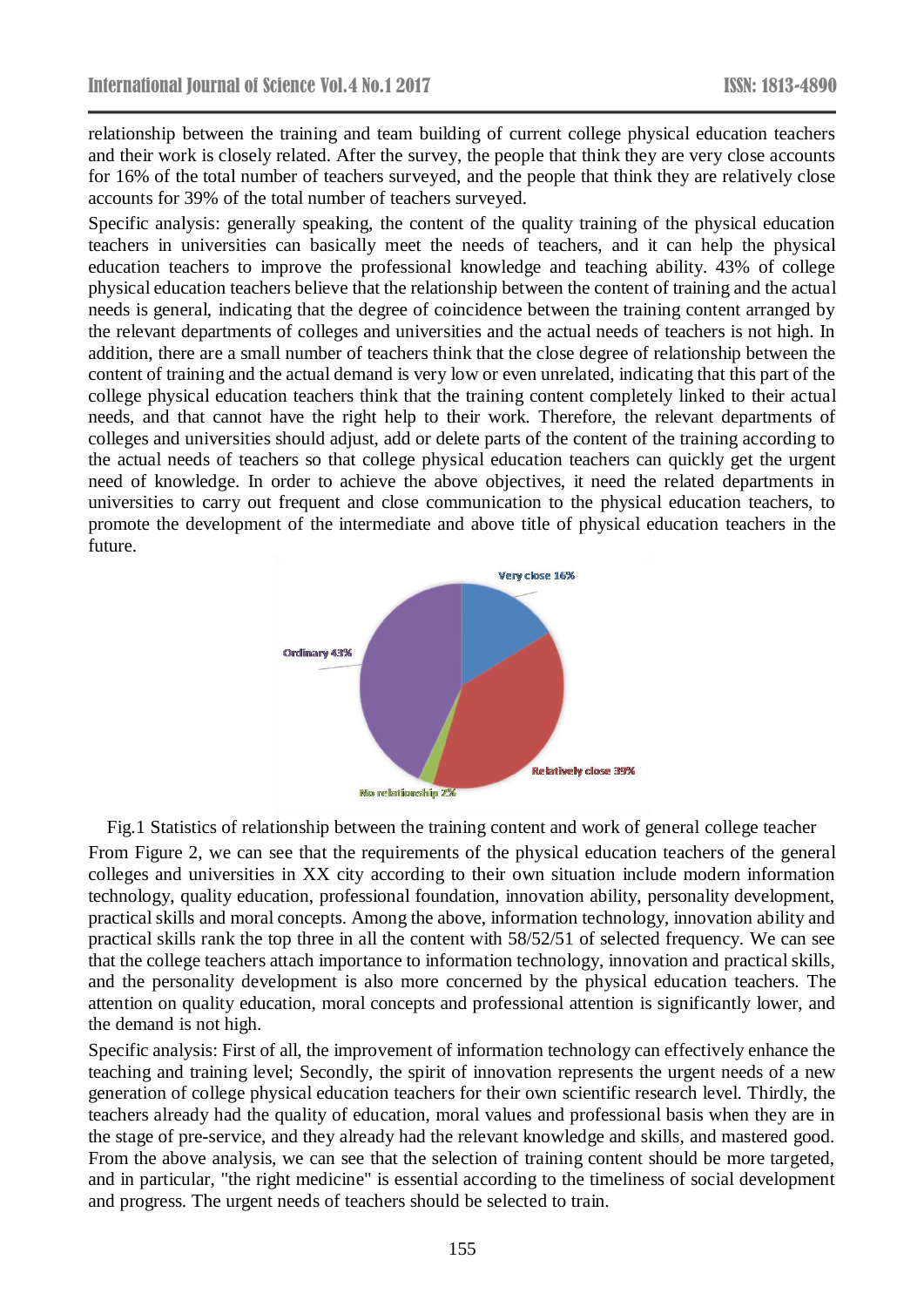

Fig.2 Distribution of complementary teaching content

It can be seen from Figure 3, the physical education teachers training program in of the general college in XX city includes innovation ability of the training means, learning ability, design and planning ability of the related training plan, spot command ability and problem-solving ability. Among them, the proportion of the planning and design capabilities, problem-solving skills, innovation ability of the training means is comparable. Respectively, planning and design capacity accounts for 24%, problem-solving skills accounts for 25%, capacity to solve problems, and innovation ability of the training means accounts for 22%.

Specific analysis: The above data shows that the control of the college physical education teachers to the training capacity is defective and imperfect. Plan design ability, problem-solving ability and innovation ability are all interdependent and indispensable. Among them, plan design ability is the prerequisite of training instruction, problem-solving ability is the basic guarantee of training instruction and innovation ability is the control for the whole training direction. For the spot command ability and training capacity, the two have not received the same degree of attention, and the proportion is relatively small. This requires the relevant departments to adjust.





It can be seen from Figure 4: the factors of the scientific research ability of physical education in general college in XX city include that leadership does not attach importance to it, the time is rare, and the scientific research ability is not enough, there is no funds, and the target is not clear. Among them, the selection frequency of no time is 65, the selection frequency of not enough scientific research ability is 52, and the selected frequency of no funds is 50. The above three are the key factors that affect the scientific research level of physical education teachers in general college in XX city.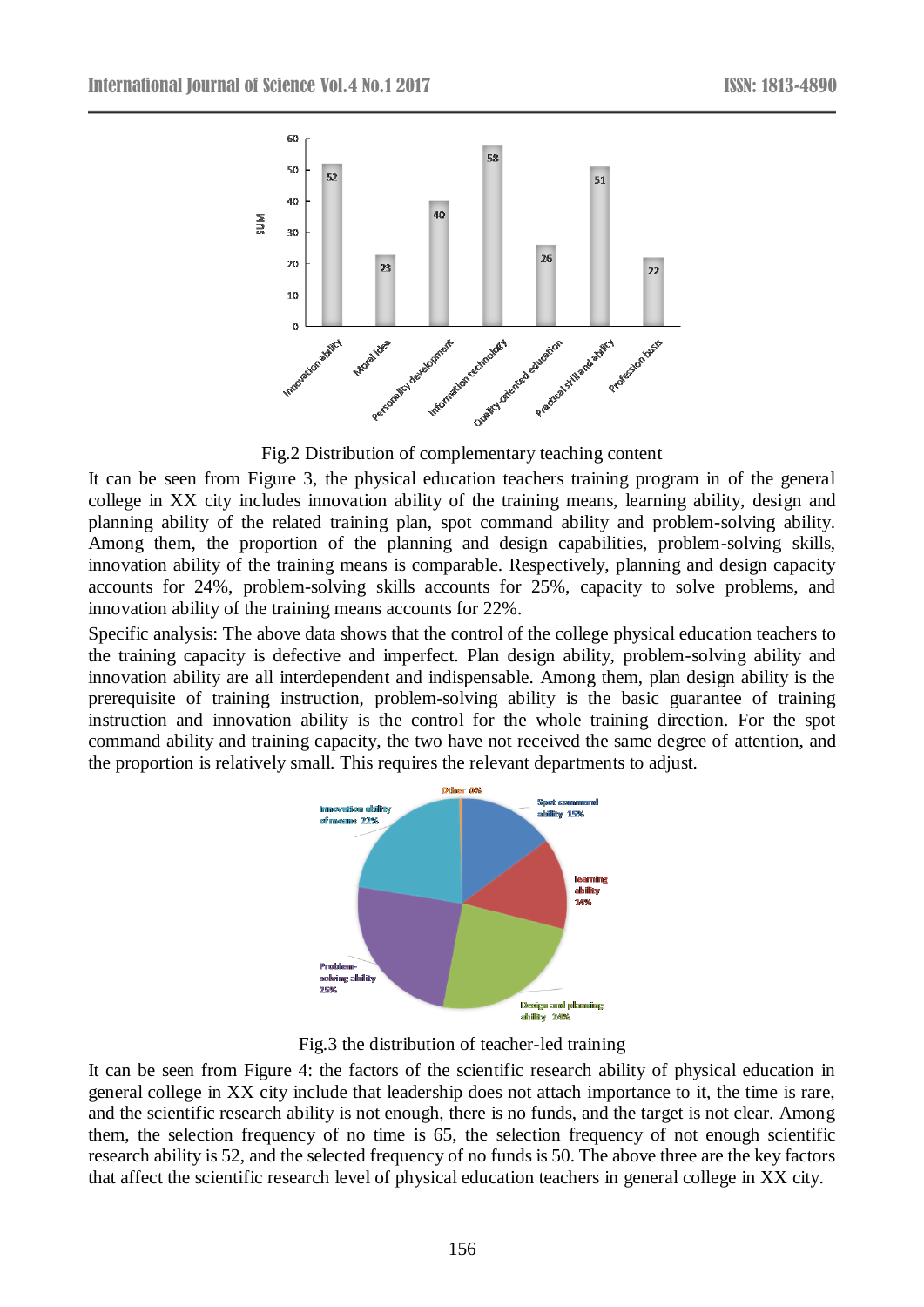Specific analysis: the main reason is that: first, the teachers' family will take up the limited energy and time. Second, the teaching tasks of the intermediate grade teachers generally are relatively heavy, so the energy on the research will become less, resulting in that teachers have scarce capacity to carry out scientific research. Third, the school policy may also limit teachers for scientific research with little funding.



Fig.4 Distribution of influencing factors of scientific research ability training

#### **4. Conclusion**

In this paper, we thought deeply about the content of the quality cultivation and construction of teaching team of physical education teachers in university by questionnaires, literatures and expert interviews. The main conclusions are as follows: the main contents of the training and team construction of physical education teachers in universities are three aspects: professional ethics training, knowledge training and ability training. Among them, professional ethics includes teaching and educating people, loving and respecting their jobs, lifelong learning. The knowledge training includes the modern information technology and the spirit of innovation. The ability training includes innovation ability, application ability, teaching innovation ability and the ability of finding and solving problems in the process of the ability training.

#### **Acknowledgements**

This paper 2017 scientific research projects in Education department of sichuan province "transformation development under the background of local undergraduate colleges and universities teachers construction research - in sichuan province, for example" of one of the research results, Scientific research project number: 17 sb0615.

## **References**

- [1] Rhodes, C. and Brundrett, M., 2009. Growing the leadership talent pool: perceptions of heads, middle leaders and classroom teachers about professional development and leadership succession planning within their own schools. Professional development in education, 35(3), pp.381-398.
- [2] Light, P.C., 2000. The empty government talent pool: The new public service arrives. The Brookings Review, 18(1), pp.20-23.
- [3] Collings, D.G. and Mellahi, K., 2009. Strategic talent management: A review and research agenda. Human Resource Management Review, 19(4), pp.304-313.
- [4] M äkelä, K., Björkman, I. and Ehrnrooth, M., 2010. How do MNCs establish their talent pools? Influences on individuals' likelihood of being labeled as talent. Journal of World Business, 45(2), pp.134-142.
- [5] Duke, R.A., 1999. Teacher and student behavior in Suzuki string lessons: Results from the International Research Symposium on Talent Education.Journal of Research in Music Education, 47(4), pp.293-307.